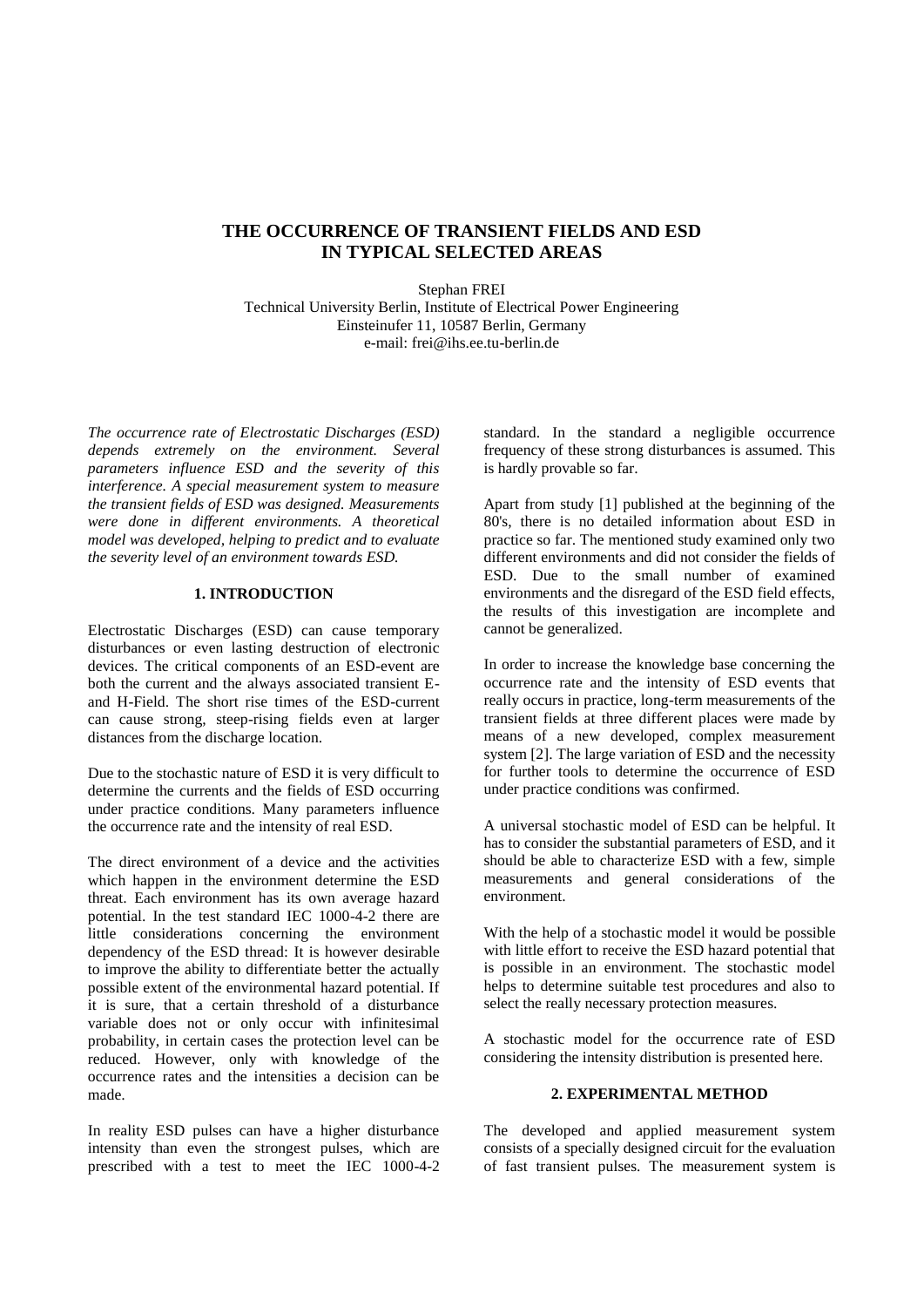equipped with several field sensors. It is optimized for ESD long term measurements. The E- and H-fields are measured separately. This system automatically registers the amplitude of impulsive fields within the range of 20 V/m up to 1000 V/m or 0.05 A/m up to 2.7 A/m. The pulse width can thereby be smaller than 1 ns. Apart from the pulse amplitudes the system records important frequency components, environmental conditions (temperature, relative humidity) and time. The maximum repetition rate is higher than 25 kHz. A detailed description of the developed measurement system can be found in [2].



Fig. 1: Capacitive sensor connected to the power line for burst detection

The often occurring burst fields (switching actions propagated by the power lines) can be mistaken for ESD events. For this reason a differential measurement method was implemented. Burst pulses were detected by a capacitive sensor placed on the power line of the



measurement system. If this burst sensor measures a pulse at the same time with the field sensors and a certain relation between the signals is exceeded, the measurement system rejects this event. With this method, the measurement of ESD by the observation of the transient fields is possible.

The measurements presented here were done without this burst sensor. The criterion for Burst rejection was the level of the pulses.

# **3. EXPERIMENTAL RESULTS**

By means of three identical measurement systems at three different measuring locations long-term measurements of the impulsive fields were done. One location, the university library of the Technical University Berlin, was selected due to ESD promoting conditions there. ESD occur there very often. The device was placed in an arbitrarily chosen book shelf. The second measuring location was under a workstation, on the floor in a student electronics laboratory. The students there work with a lot of ESDsensitive electronic components. The system was located in the middle of the room. The third location was a computer room equipped with 8 PCs. Here the device was placed in the middle of the room on the floor. The relative humidity during the entire measuring period ranged between 30% and 40%, the temperature was nearly constant with approx. 20°C.



Fig. 2: Frequency and intensity of impulsive field events in three different environments

a) Library; duration of measurement 20 days; 18620 events;

b) Computer room; duration of measurement 14 days, 2488 events

c) Electronics laboratory, duration of measurement 9 days, 1162 events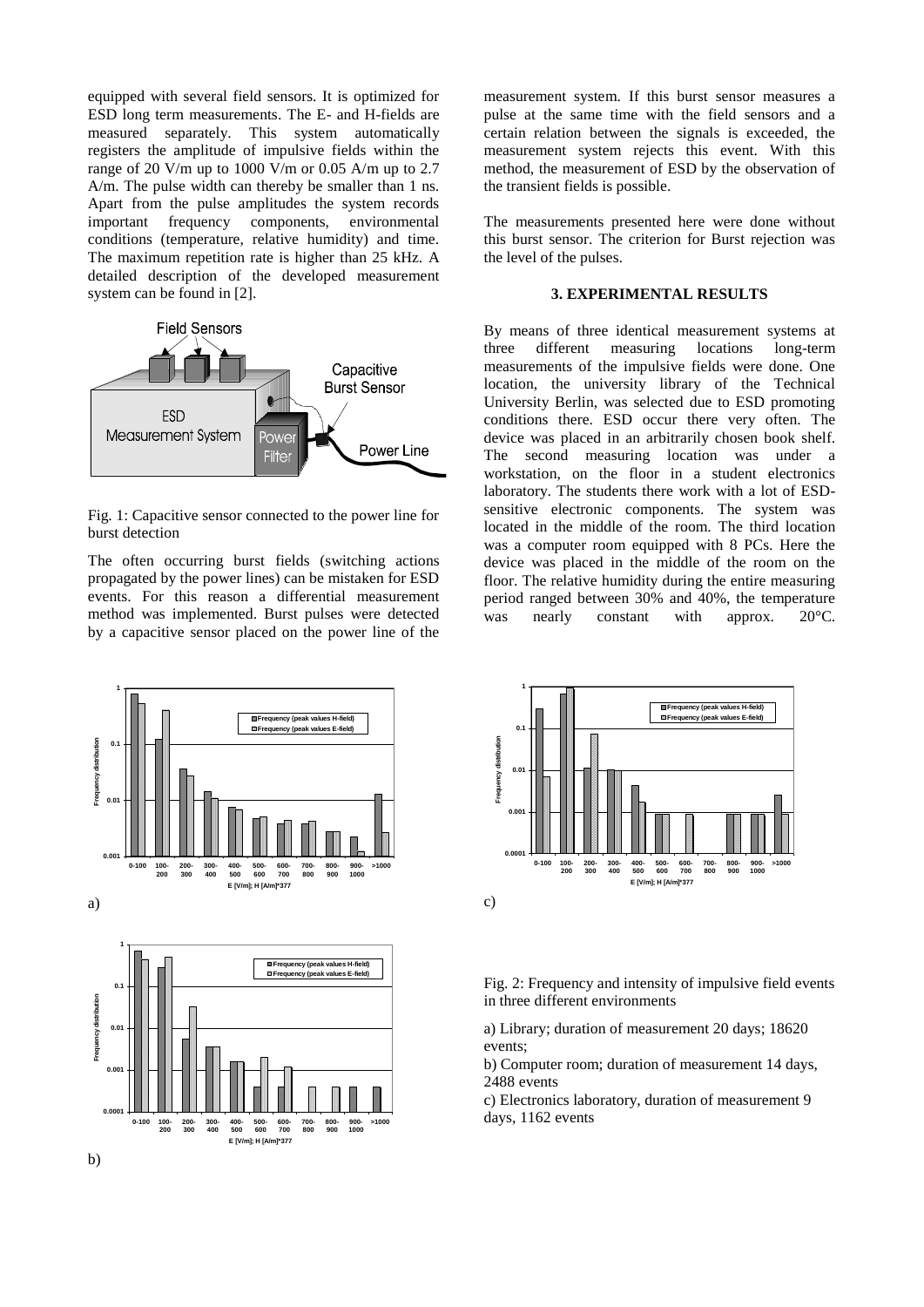Histograms of the results of the measurements can be found in figure 2. The histograms show the relative frequency of the field pulses as a function of the amplitude. As expected in all three cases the weak field pulses occurred substantially more frequently than the stronger pulses.

Among the many impulsive events, which were recorded by the system, also many Burst (switching) actions can be found. Even though the ESD fields often differ from the fields generated by switching actions (frequency spectrum, repeating rate), nevertheless in practice it is very complex to execute this differentiation. The limited dynamic range of the used measurement setup and interference with the environment cause problems. With larger field strengths the necessary dynamic becomes available. In normal environments in larger distances large field strengths can be produced only by ESD. A minimum distance of 1 m was ensured between the measuring instruments and other electrical equipment. From investigations it could be determined that the switching actions occurring in the environments cause field strengths of less than 250 V/m or  $250/Z_0$  A/m. With the described differential measurements or an evaluation of the data with neural networks, a better distinction would be possible

In the examined library an ESD promoting carpet is laid. A high activity of students and staff further promotes the frequent occurring of ESD. Here an average number of 931 pulses per day was measured. In the computer room and the electronics laboratory an older linoleum floor is laid. This floor does not particularly promote ESD. Also less activities generating triboelectricity can be found there. Only 178 (computer room) or 129 (electronics work space) impulsive events per day could be measured in average. A lot of the pulses are generated by switching actions.

| Site                     | pulses/day<br>Number | Number<br>pulses<br>>500<br>V/m/day | Number<br>pulse<br>>500/377<br>A/m/day | notes                            |
|--------------------------|----------------------|-------------------------------------|----------------------------------------|----------------------------------|
| library                  | 931                  | 19                                  | 28                                     | -many<br>activities<br>-flooring |
| computer<br>room         | 178                  | 0.9                                 | 0,4                                    | -less<br>discharge<br>locations  |
| electronic<br>laboratory | 129                  | 0,7                                 | 0,8                                    | -less critical<br>activities     |

Table 1: Comparison of the average number of strong field pulses in the different sites

The higher frequency of large H-field amplitudes measured in the library compared to the frequency of Efield amplitudes can be explained by the fact that most of the strong discharges were probably caused by a discharge in a door handle located in a distance of approximately 2 m from the measurement instrument. The E-field probe was shielded in this direction by a metal book shelf.

In table 1 the environments are compared. In the university library an average number of 19 to 28 ESD serious events per day occur, which cause a field strength of more than 500 V/m or 500/377 A/m at a quite arbitrarily selected measuring point. In the other environments less than 1 serious ESD event could be measured in average per day. The ESD promoting conditions in the library like the floor and the activities caused such big differences.



Fig.3: Dependency of ESD from the 'environment'

## **3. A STOCHASTIC MODEL OF THE OCCURRENCE OF ESD**

The actually interesting parameters of ESD are the currents and the fields, but the always preceding charging process can be characterized by the generated charging voltage. To describe the severity of an ESD, the charging voltage is however an unsuitable quantity. For the same charging voltage, e.g. the amplitudes of the currents can vary to up to three orders of magnitude. The current derivatives, the amplitudes and the derivatives of the fields can vary even up to three orders of magnitude [3].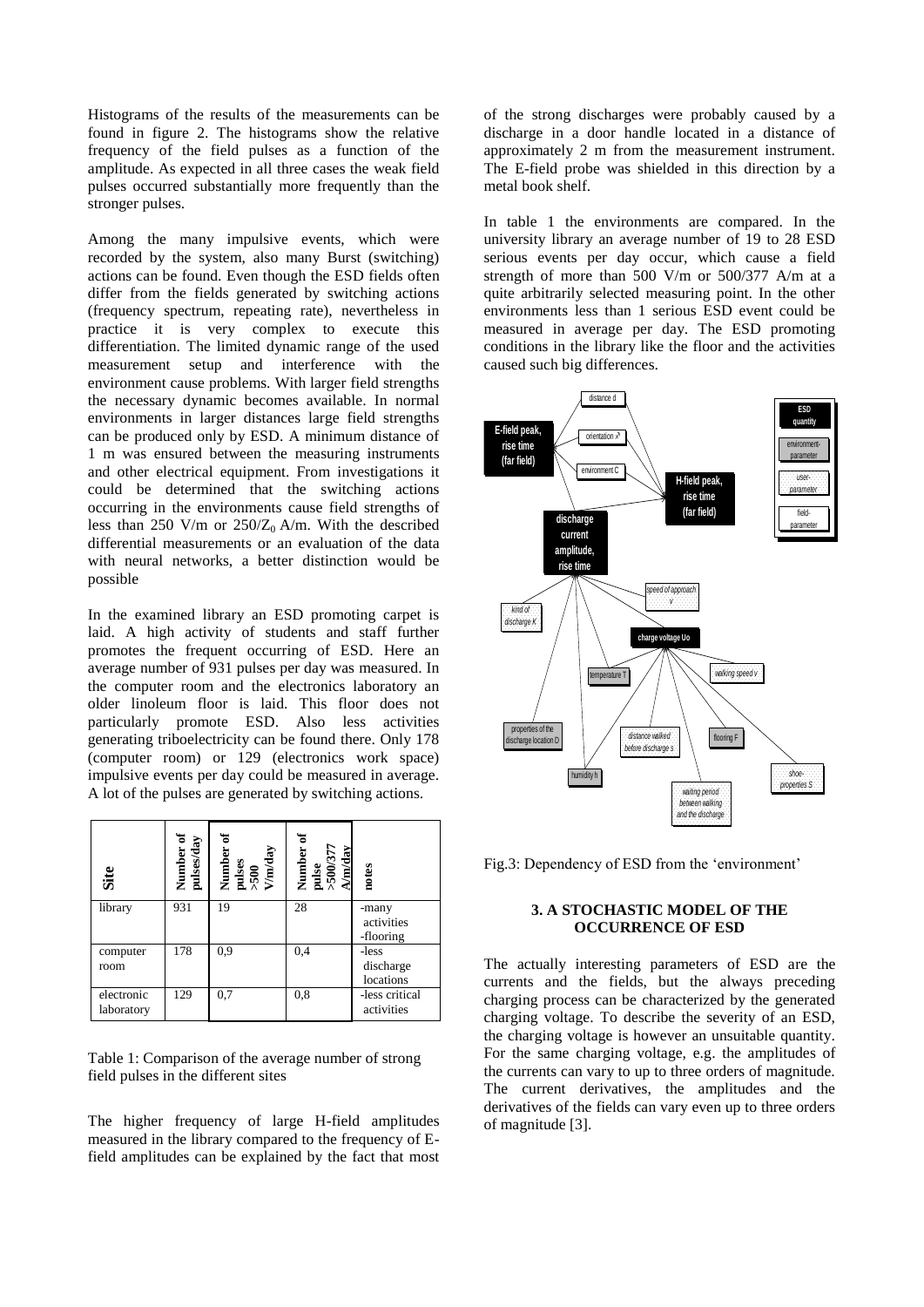|                         | <b>Parameter</b>                                  | <b>Abbreviation</b>                                             | <b>Example</b>                     | <b>Possible Probability Density</b><br><b>Function</b> | f()                     |
|-------------------------|---------------------------------------------------|-----------------------------------------------------------------|------------------------------------|--------------------------------------------------------|-------------------------|
| $\mathbf{1}$            | distance walked before discharge                  | S                                                               | $0-20$ m                           | <b>Exponential Distribution</b>                        |                         |
| $\overline{2}$          | walking speed                                     | $V_L$                                                           | $0-1$ m/s                          | Normal Distribution                                    |                         |
| $\overline{\mathbf{3}}$ | flooring                                          | F                                                               |                                    |                                                        |                         |
| $\overline{\mathbf{4}}$ | shoe-, garment properties<br>furniture properties | S                                                               |                                    |                                                        |                         |
| $\overline{5}$          | delay between walking and the discharge           | $\mathbf{t}$                                                    |                                    |                                                        |                         |
| $\overline{6}$          | rel. humidity                                     | h                                                               | 10-90%                             | Normal Distribution                                    |                         |
| $\overline{7}$          | temperature                                       | T                                                               | $0-35$ °C                          | Normal Distribution                                    |                         |
| $\overline{\mathbf{8}}$ | charge voltage                                    | $U_0$                                                           | $0-20$ kV                          | <b>Exponential Distribution</b>                        | $s, v_L, F, S, t, h, T$ |
| $\overline{9}$          | kind of discharge                                 | K                                                               | finger,<br>metal piece             |                                                        |                         |
| 10                      | speed of approach                                 | $\mathbf{V}$                                                    |                                    | Normal Distribution                                    |                         |
| 11                      | properties of the discharge location              | D                                                               | impedance Z of<br>the current path |                                                        |                         |
| 12                      | discharge current                                 | di<br>$i_{\text{max}}$ ,<br>$\frac{1}{dt}$ <sub>max</sub>       |                                    | <b>Exponential Distribution</b>                        | $U_0$ , h, T, K, v, D   |
| 13                      | distance                                          | d                                                               | $0-3m$                             | <b>Exponential Distribution</b>                        |                         |
| 14                      | orientation                                       | φ                                                               | $0-90^\circ$                       | Normal Distribution                                    |                         |
| 15                      | environment                                       | Ċ                                                               | reflection                         |                                                        |                         |
| 16                      | E-field (far field)                               | $E_{\rm max},\frac{dE}{dt}_{\rm max}$                           |                                    | <b>Exponential Distribution</b>                        | $i,d,\phi,C$            |
| 17                      | H-field (far field)                               | dH<br>$H_{\text{max}}, \frac{dH_{\text{max}}}{dt_{\text{max}}}$ |                                    | <b>Exponential Distribution</b>                        | $i,d,\phi,C$            |

Table 2: Parameter influencing the occurrence rate and the intensity of ESD (assumption: electrification by walking)

With some additional assumptions statements concerning the severity level of ESD can be derived from the charging voltage distribution.

ESD depends on many parameters. The table prepared by Ryser [4] was extended in table 2 with further important parameters. In figure 3 the dependencies are presented graphically. It must be kept in mind that it is impossible to consider all influencing parameters. Only the most important ones are specified here.

The generation of charge and the charging voltage mainly depend on the parameters specified in table 1, line 1-7. The exact functional dependencies between the parameters and the value of the charging voltage can hardly be determined by analytical calculation, since the conditions are too complex. However based on measurements the necessary dependencies can be determined. By measurements a table can be made with the approximate charging voltage as a function of the individual parameters. A function:

 $U_0 = f(s, v_L, F, S, h, t)$ 

can be generated from this table, which determines  $U_0$ .

The occurrence of each single parameter, specified in table 2, is determined by the respective probability density distribution for each environment.

## **4.1 Calculation of the resulting probability function from the individual probability functions**

If the probability density functions  $f(x_i)$  of the individual parameters are known, the total probability function can be determined by simple multiplication of the functions (1), due to the stochastic independence of the individual ESD influencing parameter:

$$
f(x_1, x_2, ..., x_n) = \prod_{i=1}^n f(x_i)
$$
 (1)

An area of the n-dimensional density function may represent, e.g. the probability of a certain current amplitude.

In many cases the distribution function is of special interest, i.e. the function, which determines the probability that a disturbance quantity  $g(x_1,...,x_n)$  is bigger than a certain threshold  $g_0$ . If a constant distribution of the densities is assumed, the distribution function can be determined (2):

$$
F(g_0) = P(g \ge g_0) =
$$
  

$$
\iint_{g(x_1, x_2, ..., x_n) \le g_0} f(x_1, x_2, ..., x_n) dx_1 dx_2...dx_n
$$
 (2)